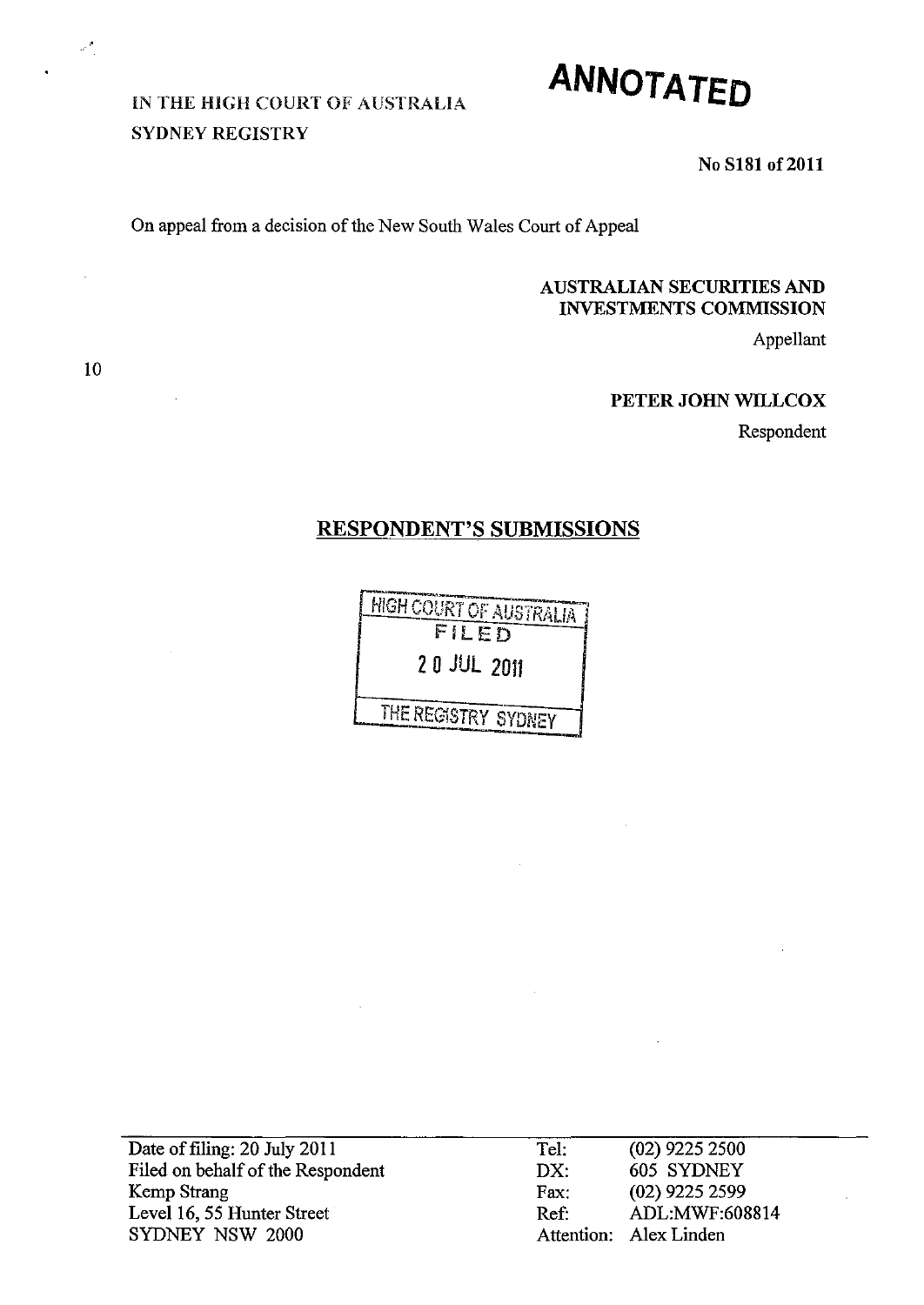#### Part I: Publication of Submissions.

1. These submissions are in a form suitable for publication on the internet.

### Part II: Issues arising in the Appeal.

2. The respondent adopts the position articulated in the written submissions of the respondents in matters 176, 177, 178 and 179 of 2011 ("Hellicar respondents") and the 10 respondent in matter 180 of 2011 ("Mr O'Brien").

## Part III: Notices under s 78B of the Judiciary Act 1903 (Cth)

3. The respondent agrees no s 78B notices are necessary.

### Part IV: Material Facts

- 4. The respondent generally adopts the submissions in the written submissions of the Hellicar respondents and the respondent in matter 175 of 2011 ("Mr Terry"). ASIC's 20 statement of facts, under the heading "Importance of funding message" (AS [12] - [16]) in addition omits to note two matters. First, that slides presented at the February board meeting informed the board that the "message" that was to be communicated was not one of certainty or "full funding". Rather, it was one of funding to the best actuarial estimate of future claims, or that "the Foundation expects to have enough funds to pay all claims"'. The significance of this matter, as the Court of Appeal concluded (CA [235] ABWhi 53.22), is that it makes it unlikely, in the absence of some clear and plausible explanation, that the board would have been asked to approve an ASX Announcement that contained a different "message".
- 30 5. Secondly, the slides presented at the February meeting reveal that an announcement to the ASX was only one aspect of the strategy presented to the board at that meeting for communicating the "funding message". Different strategies were put forward for different segments of the community: shareholders and investors, business media, general media, government, unions, plaintiff law finns and judges, and James Hardie employees. The focus of all strategies was meetings and individual briefings of key persons, the provision of briefing notes and Mr Macdonald making presentations and giving interviews<sup>2</sup>.
- 6. The significance of the above matters is as follows. The board, as ASIC notes and as the Court of Appeal found (CA [99] ABWhi 25.35) regarded as important the reactions of 40 "stakeholders" to any decision by JHIL to separate out its asbestos liabilities. But, according to the slides presented to the board at the February meeting, those stakeholders would be reacting to that decision as communicated to them through a strategy of which the ASX Announcement was but a part. Even on ASIC's case the board was not asked to pass a resolution approving the overall communications strategy (CA [307]

<sup>1</sup> CA [178], [234], [235] ABWhi 39.30; 53.10-.20; ABBIu *5/2226.* 

<sup>2</sup> ABBIu *5/2228* -22235, part of which is set out at CA [175]; ABWhi 39.1-.20.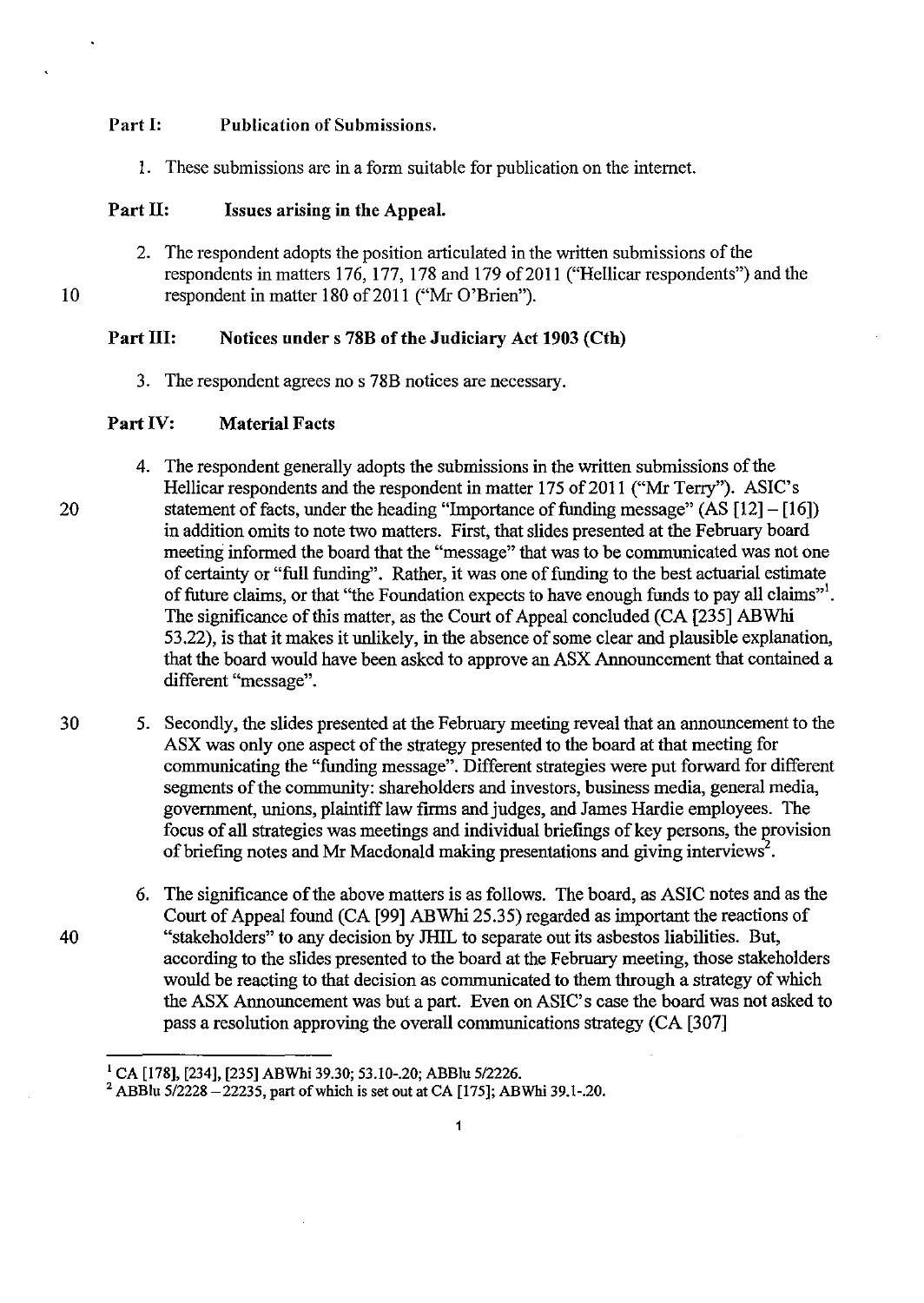ABWhi/66.22). That makes it unremarkable that it would not have been asked to approve an ASX Announcement that was but a part of that strategy.

## Part V: Applicable Legislation

7. The respondent accepts that the applicable legislation is as set out by ASIC and annexed to its written submissions.

## Parts VI and VII: Argument

# 10

## *Introduction*

- 8. The respondent adopts the written submissions of Mr Terry regarding the Court of Appeal's conclusions on the duty of fairness. The respondent contends that the Court of Appeal's orders were supported independently of those conclusions and generally adopts the written submissions of the Hellicar respondents, Mr Terry and Mr O'Brien in this regard. The respondent, on its notice of contention, generally adopts the submissions of the Hellicar Respondents, Mr Terry and Mr O'Brien and contends that in any event the Court of Appeal's orders are supported by a conventional application of the principles in *20 Briginshaw v Briginshaw<sup>3</sup>*and *Blatch* v *Archer4 •* 
	- 9. For the purposes of minimizing repetition, these written submissions seek to deal only with the significance of Mr Robb's absence from the witness box. These submissions are made both in response to ASIC's argument on its-notice of appeal and in support of the respondent's notice of contention.
	- 10. In contending that it has discharged its onus, ASIC submits that the following inferences, which were not drawn in either of the Courts below, should be drawn in this Court:
		- (a) that Mr Robb had a role in the preparation of the minutes and expected, prior to the meeting, that the pleaded resolution (ABRed 194L-Q) ("the Resolution") would be put to the board (ASIC's written submissions ("AS") [20], [85(a)], [95]).
		- (b) that Mr Robb expected, prior to the meeting, that the board would approve an announcement and that there would be no difficulty in taking this course notwithstanding that no copy of any draft announcement had been provided to him ([AS [95]).
		- ( c) that Mr Robb's conduct in suggesting changes to the Draft ASX Announcement after the meeting can be explained on a basis consistent with the passing of the Resolution (AS [104] - [107]).
		- (d) that Mr Robb accepted Mr Macdonald's assurance of full funding given immediately prior to the meeting (AS [107]).

40

<sup>3</sup>*Briginshaw* v *Briginshaw* (1938) 60 CLR 336.

*<sup>4</sup> Blatch* v *Archer* (1774) 1 Cowp 63; 98 ER 969 at 65; 970.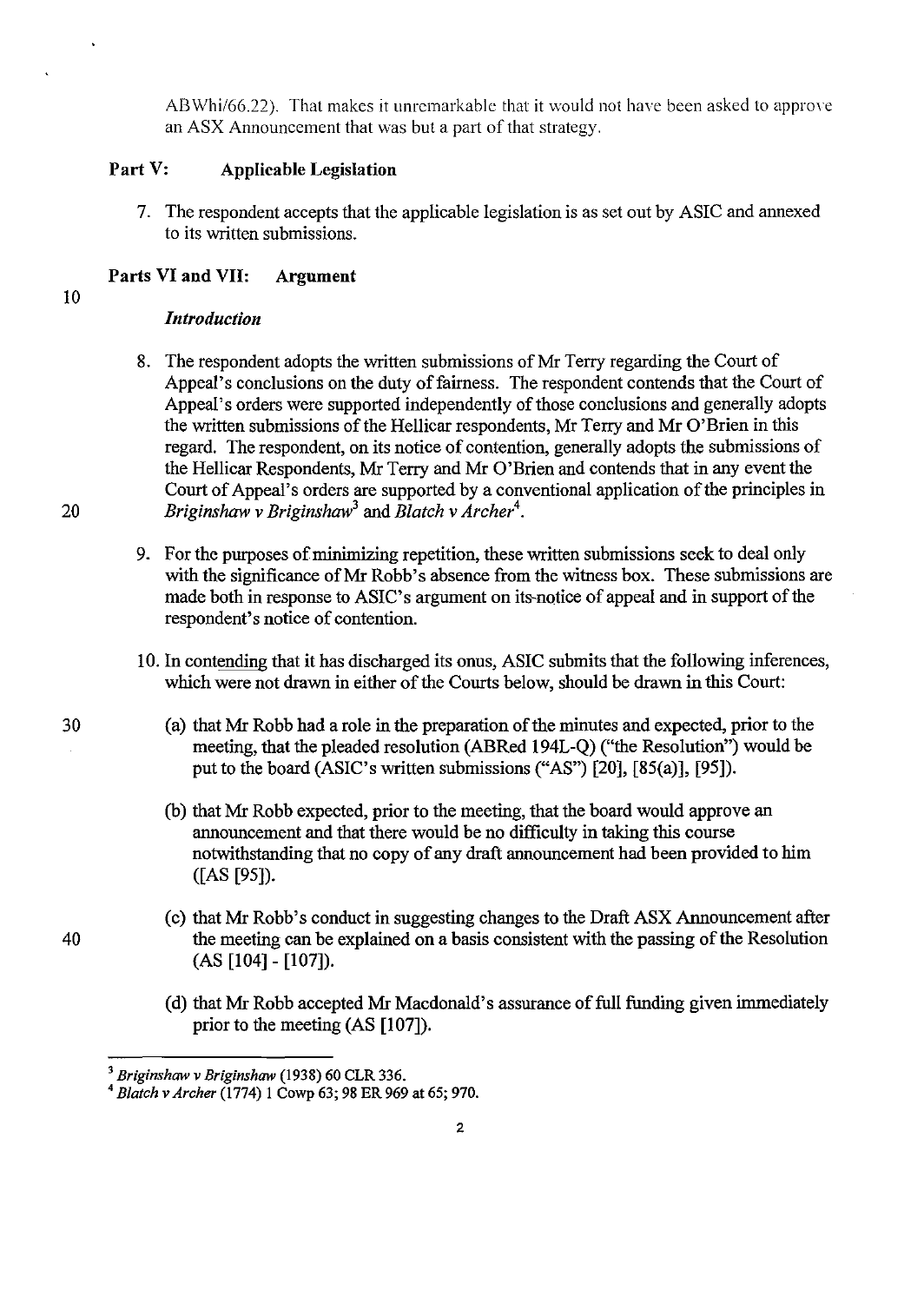- (e) that Mr Robb did not believe that the message in the Draft ASX Announcement required "watering down" (implicit in AS [104] , [107], [108]).
- (f) that Mr Robb did not give any advice cautioning against the issue of an emphatically worded announcement to the ASX (AS [108]).
- $(g)$  that Mr Robb had a responsibility for the proper preparation of the minutes after the board meeting (AS [S4], [S5(a)]).
- (h) that Mr Robb after the 15 February meeting reviewed the draft minutes of that meeting, noticed the reference to the Resolution, and was satisfied that the minutes were accurate in this respect (AS [20], [6S], [S5(a)], [S9], [97], [104]).
- 11. The following submissions contend that in the absence of Mr Robb, the above inferences cannot be drawn conformably with s 140 of the Evidence Act 1995 (NSW) and that if they are not drawn then ASIC has not discharged its onus to the requisite standard. To make that contention it is necessary to consider: (1) the requisite standard of proof; (2) ASIC's reliance on the minutes; and (3) evidence detracting from the proposition that the 20 Resolution was passed.

### *The requisite standard of proof*

- 12. The ultimate question for the trial judge was whether his Honour was, within the meaning of s 140 of the Evidence Act 1995 (NSW), "satisfied .,. on the balance of probabilities" that the board voted in favour of the Resolution. The question for the Court of Appeal, on a rehearing under s 75A of the Supreme Court Act 1970 (NSW) and applying, as it did<sup>5</sup>, established principles of appellate review, was the same.
- 30 13. That ultimate question required the application of two principles. First, the principle that the nature of the cause of action, the nature of the subject matter of the proceedings and the gravity of the matters alleged affect the answer to the question of whether a matter has been proved to the civil standard. This is often referred to as the principle in *Briginshaw v Briginshaw* (193S) 60 CLR 336 and is reflected in s 140(1), which requires a court to take these matters into account in assessing whether it is "satisfIied] on the balance of probabilities" that the matters in question have been established. In the present case, the allegations were grave because of their consequences (CA [742], ABWhi 13S.35) and also because of their nature and inherent unlikelihood: ASIC's case was that the directors authorized the execution and release to the ASX of an obviously misleading document in 40 circumstances where that document was designed to quell opposition to the separation of James Hardie's asbestos liabilities and where the board papers and slides indicated that there could be no certainty about the level of funding. The result of the application of this principle was that ASIC's onus would not be discharged by "inexact proofs, indefinite testimony, or indirect inferences<sup>"6</sup>.

 $<sup>5</sup>$  See CA [251] - [271] ABWhi 56.13 - 59.36)</sup>

*<sup>6</sup> Briginshaw v Briginshaw* (1938) 60 CLR 336 at 362.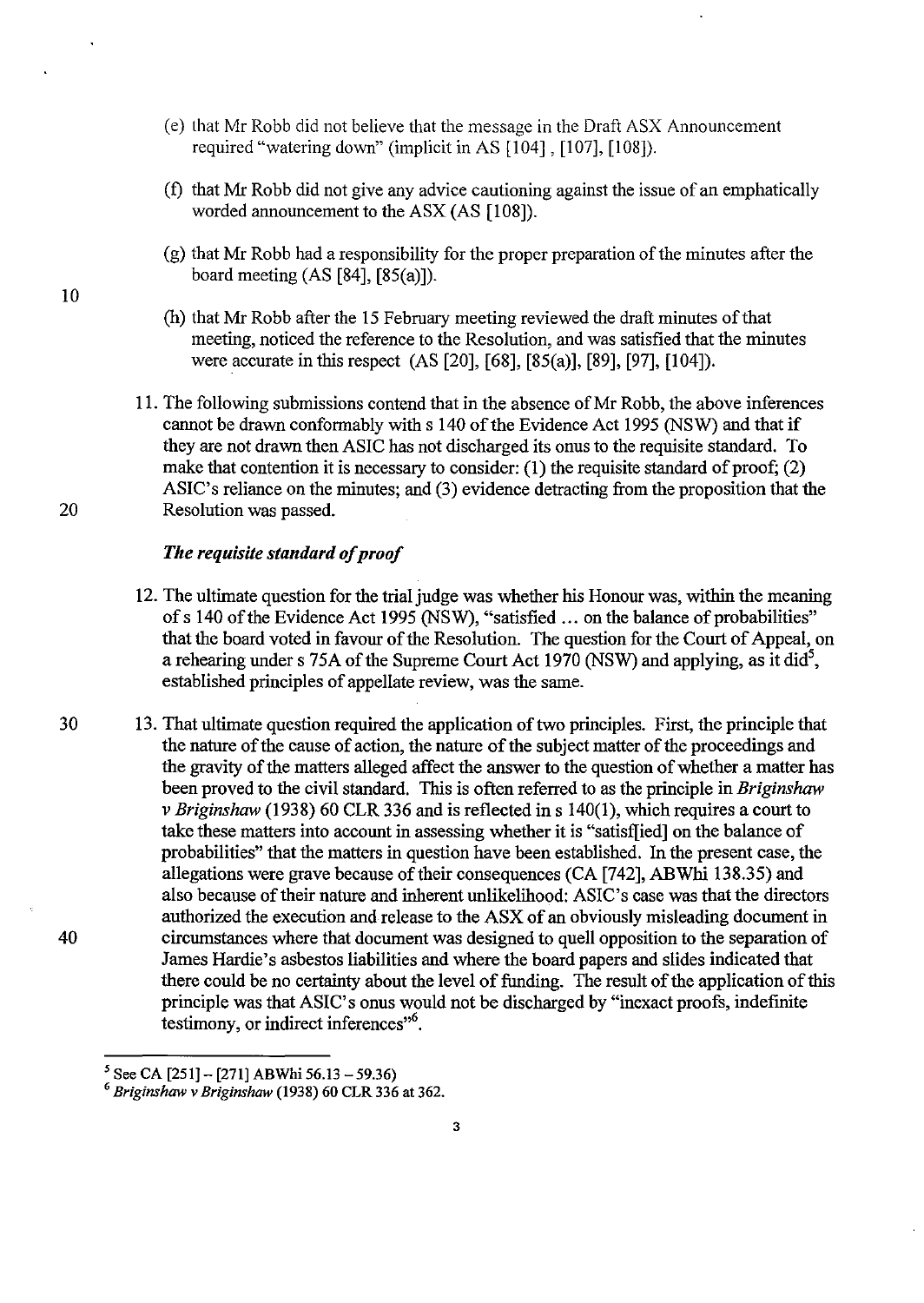- 14. The second principle that was engaged was the principle that a failure by a party to call a witness who is available and who could shed light on some matter in issue is a matter relevant to an assessment of the cogency of the evidence actually adduced<sup>7</sup>. This principle is sometimes, and in the judgment of the Court of Appeal (CA [730], [732], [734], [754], [755] ABWhi  $136.27 - 137.14$ , 140.41-141.2) referred to as the principle in *Blatch v Archer*<sup>8</sup>. It is an aspect of the requirement under s 140 that the court arrive at a state of "satisfaction" and of the more general principle that "[t]he facts proved must fonn a reasonable basis for a definite conclusion affinnatively drawn of the truth of which the 10 tribunal of fact may reasonably be satisfied<sup>,99</sup>. That principle was engaged because ASIC did not call evidence that was available to it from Mr Robb on the question of whether the Resolution was passed.
	- 15. The above two principles applied in a context where what was required was an assessment of the "united force" of the evidence (CA [286], [793] ABWhi 62.44, 147.13) for the purposes of deciding whether ASIC had established to the requisite standard that the Resolution was passed.

### *The minutes*

16. At the centre of ASIC's case in the courts below was (as it is in this Court) the proposition that the passing of the Resolution was proved to the requisite standard by the minutes of the board meeting of 15 February 2001. The minutes contained an assertion that there occurred at this meeting a resolution in tenns "very close" (CA [230], ABWhi 52.2) to the terms of the Resolution<sup>10</sup>. That assertion was admissible as an exception to the hearsay rule by virtue of the minutes being business records of JHIL. The weight to be accorded that assertion was at the centre of the dispute between the parties. The trial judge came to his conclusion that the Resolution was passed without regard to the minutes: his Honour reasoned from that conclusion to the proposition that reference in the minutes to the Draft 30 ASX Announcement was correct and not vice versa (LJ [1150], [1205]; ABRed 21712R, 723K). The Court of Appeal found that the reliability and weight of the minutes was very much open to question (CA [497], ABWhi 98.41), that there were significant considerations telling against the weight to be given them as a correct record (CA [791], ABWhi 146.44), and that there were substantial grounds for treating the reliability of the minutes with some care (CA [496], ABWhi 98.26).

<sup>7</sup> See, for example, *Neat Holdings Ply Ltdv Karajan Holdings Ply Ltd* (1992) 67 ALJR 170 at 171; G v *H{l994) 181*  CLR387 at 391-392; *Blatchv Archer* (1774) 1 Cowp 63; 98 ER 969 at 65; 970; *Whitlam* v *Australian Securities and Investments Commission* (2003) 57 NSWLR 559 at [119]; *Ho* v *Powell* (2001) 51 NSWLR 572 at [16]; *Shalhoub* v *Buchanan* [2004] NSWC 99 at [71]; *Australian Securities and Investments Commission* v *Rich* (20090 236 FLR 1 at [404]- [412].

<sup>8</sup>*Blatch* v *Archer* (1774) 1 Cowp 63; 98 ER 969 at 65; 970.

*<sup>9</sup> Jones* v *Dunkel* (1959) 101 CLR298 at 305, per Dixon CJ, quoted with approval by the plurality judgment in *West*  v *Government Insurance Office ofNSW* (1981) 148 CLR 62 at 66.

<sup>&</sup>lt;sup>10</sup> The difference between the pleaded resolution and the resolution in the minutes is that part (b) of the pleaded resolution is that JHIL "authorise the execution" of the Draft ASX Announcement (ABRed 1/194P), whereas part (b) of the resolution that appears in the minutes is that the Draft ASX Announcement be "executed by" JHIL (ABBlu *5/2124S).*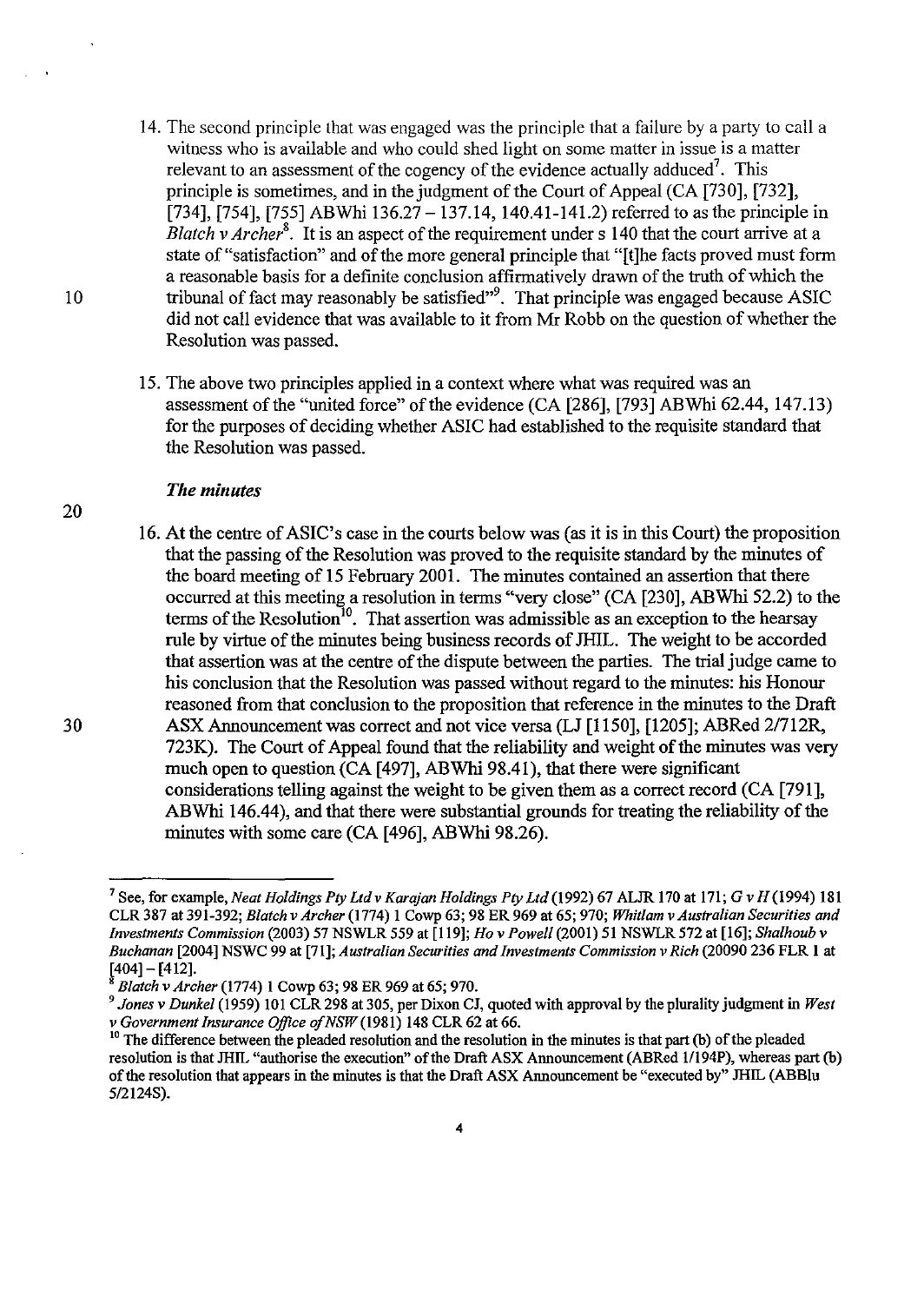- 17. ASIC thus contends that the minutes should be accorded a weight that neither of the courts below gave them. That contention is put on the basis that the minutes were adopted by those directors present at the April 2001 meeting and accepted as correct by Mr Robb. To appreciate the context in which Mr Robb's conduct becomes significant, it is necessary to say something about ASIC's reliance on the directors' adoption of the minutes. The latter matter is dealt with in detail in the submissions of the Hellicar respondents, but three matters are worthy of emphasis in evaluating the weight to be accorded this conduct (cf. *Lustre Hoisery Ltd* v *York* (1935) 54 CLR 134 at 143-4).
- 10 18. First, in neither of the courts below was there a finding that any particular director who attended the April meeting was aware that the draft minutes contained the Resolution when they were adopted (or that Mr Willcox had this awareness when he failed to object to the draft minutes prior to that meeting). This Court would not revisit that position. As the Court of Appeal noted at [783], [784] (ABWhi 145.18 - .35) the trial judge's statement at LJ [1203] (ABRed 2/723C-G) does not amount to such a finding. It is not directed to any particular director and pertains to a matter on which his Honour stated he did not rely in coming to his ultimate conclusion (LJ [1150], ABRed 21712R). The absence of such a fmding deprives the adoption of the minutes of any significant weight.
- 20 19. Secondly, the minutes contained numerous errors (LJ [1204] [1220], ABRed 2/723H -725X); which the Court of Appeal regarded as significant (CA [489] - [495]; ABWhi  $97.11 - 98.24$ ). As a result of these errors, the adoption of the minutes at the April meeting, in and of itself, did not establish to the requisite standard that the Resolution was passed. It was necessary for ASIC to either explain away the errors or to adduce other evidence of the passing of the Resolution. ASIC's explanation is to contest the Court of Appeal's fmdings that the errors were significant. Those fmdings were correct for the reasons given by that Court (CA [492]- [495]; ABWhi 97.33 - 98.24). In addition, the failure accurately to record in the minutes two of the three main decisions made at the meeting was highly significant. The slide presentation given at the meeting sought three 30 "actions" from the directors: the establishment of the foundation, the commencement of the sale of the Gypsum business and the continuation of the restructure<sup>11</sup>. The board came to a consensus on, and resolved to take all of these "actions". The process by which it did so in relation to the Gypsum and restructure decisions was the subject of unchallenged evidence from Mr Willcox (ABBIu 12/5S54E-Q). The board's decision to continue the restructure was not recorded at ail in the minutes (LJ [1219], ABRed 2/725R). The board's decision to commence the sale of the Gypsum business was inaccurately recorded (LJ [1218], ABRed 217250).
- 20. The most obvious explanation for the errors in the minutes (including the error in the 40 recording of the Resolution) is not that they are trivial or insignificant. It is that the minutes were not drafted as a contemporaneous account of the meeting and that the attention necessary to pick up these errors was not given to the draft minutes at the time they were adopted by the directors at the April meeting. None of the directors who gave evidence claimed to be an assiduous verifier of draft minutes, and there were no findings to that effect in the courts below. The evidence of Ms Hellicar and Messrs Brown,

<sup>11</sup> CA [169] ABWhi 37.20-.27; ABBlu 4/1688; 1740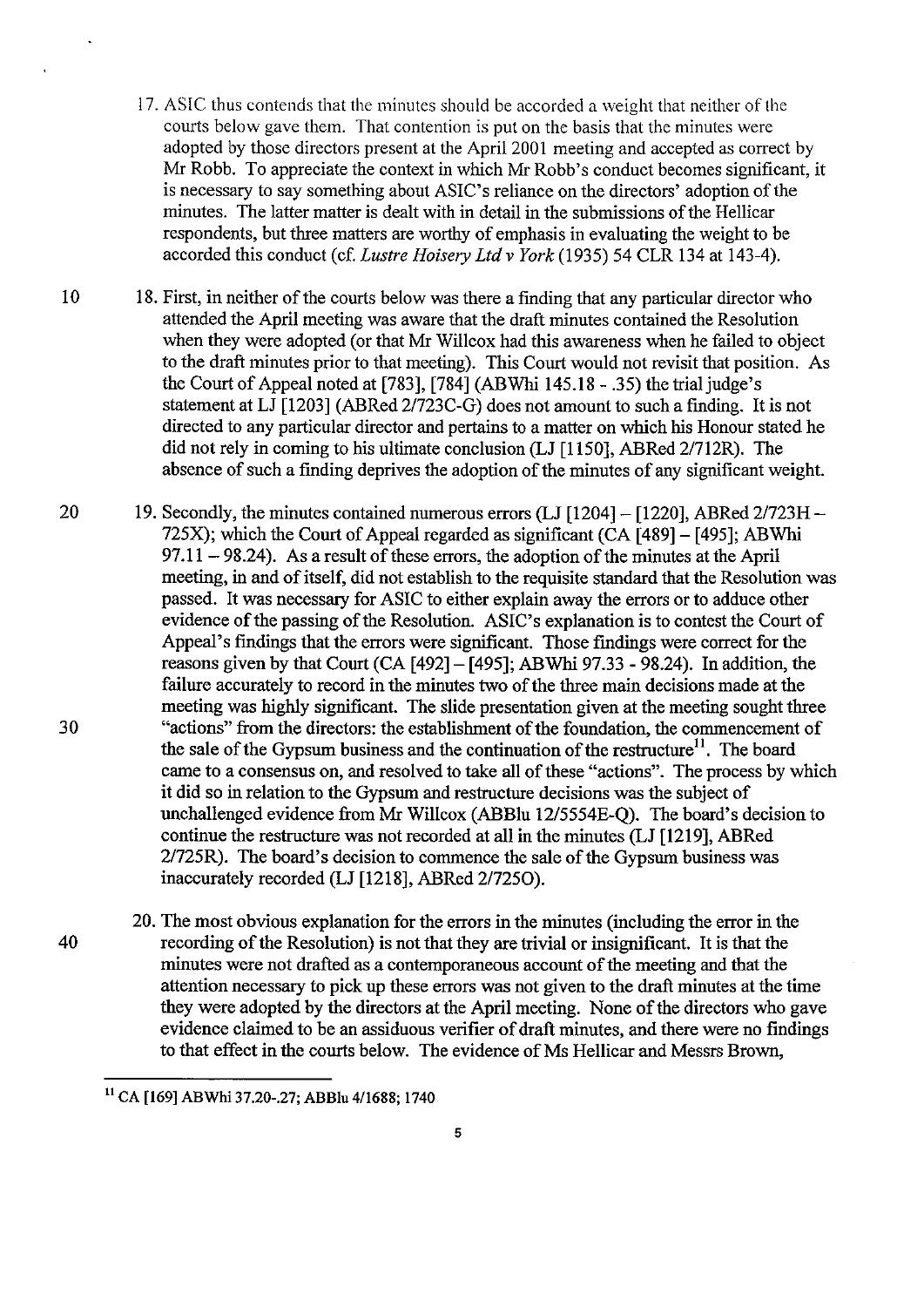Gillfillan and Koffel has been dealt with in the written submission of the Hellicar directors. Mr Willcox' evidence was that when reading board papers it was not his practice to spend much time on the minutes of previous meetings (ABBlu 12/5506H) and that he had no specific recollection of reading the draft minutes of the February board meeting contained in the April board papers (ABBlu 12/5558T; ABBla 6/2937P). He said that if he had read the draft minutes, he did not recall seeing anything that was so badly misleading in them that he had cause to do anything about it (ABBla 6/2929Q-R).

- 21. Thirdly, there was no evidence and no finding in either of the courts below that the 10 minutes were actually used as a guide to the conduct of the meeting (CA [478]; ABWhi 94.42). Nor was there any finding that they were in fact an accurate account of what was actually said at the meeting. Mr Willcox' unchallenged evidence was that he was certain that the Chairman did not read out the resolutions as recorded on pages 3, 4, 5, 6 and 7 of the minutes (ABBlu 12/5544J).
	- 22. In the light of the difficulties it faces in relying on the adoption of the minutes by the directors, ASIC seeks to attribute significance to Mr Robb's conduct in the preparation and approval of the minutes. In particular, ASIC contends for the following fmdings (none of which was made in the courts below):
		- (a) that Mr Robb had a role in the preparation of the minutes and expected, prior to the meeting, that the Resolution would be put to the board (AS [20], [85(a)], [95]);
		- (b) that Mr Robb expected, prior to the meeting, that the board would approve an announcement and that there would be no difficulty in taking this course notwithstanding that no copy of any draft announcement had been provided to him ([AS [95]);
- ( c) That Mr Robb had a responsibility for the proper preparation of the minutes after the 30 board meeting (AS [84], [85(a)])
	- (d) that Mr Robb after the 15 February meeting reviewed the draft minutes of that meeting, noticed the Resolution, and was satisfied that the Resolution was accurately recorded (AS [20], [68], [85(a)], [89], [97], [104]).
- 23. (a) and (b) detract from the ultimate inference sought by ASIC in that they draw attention to the fact that the minutes were not drafted as a contemporaneous account of what occurred at the board meeting. The trial judge's conclusion that the minutes were drafted "in the expectation" that the Resolution would be passed (LJ [1192] ABRed 2/720R), 40 with respect, states no more than the fact that the Resolution was in the draft minutes. Who had such an expectation and why is not the subject of any finding in the Courts below (cf. CA [761], ABWhi 141.45). So far as Mr Robb is concerned, it is mere speculation to attribute any particular expectation to him in the absence of his having given evidence. As set out in paragraph 29, below, if one were, contrary to *Briginshaw,*  to resort to speculation, it would be more plausible to attribute to Mr Robb either no expectation either way regarding a resolution to approve an ASX Announcement or an expectation that if a draft document were made available to and approved by **all** necessary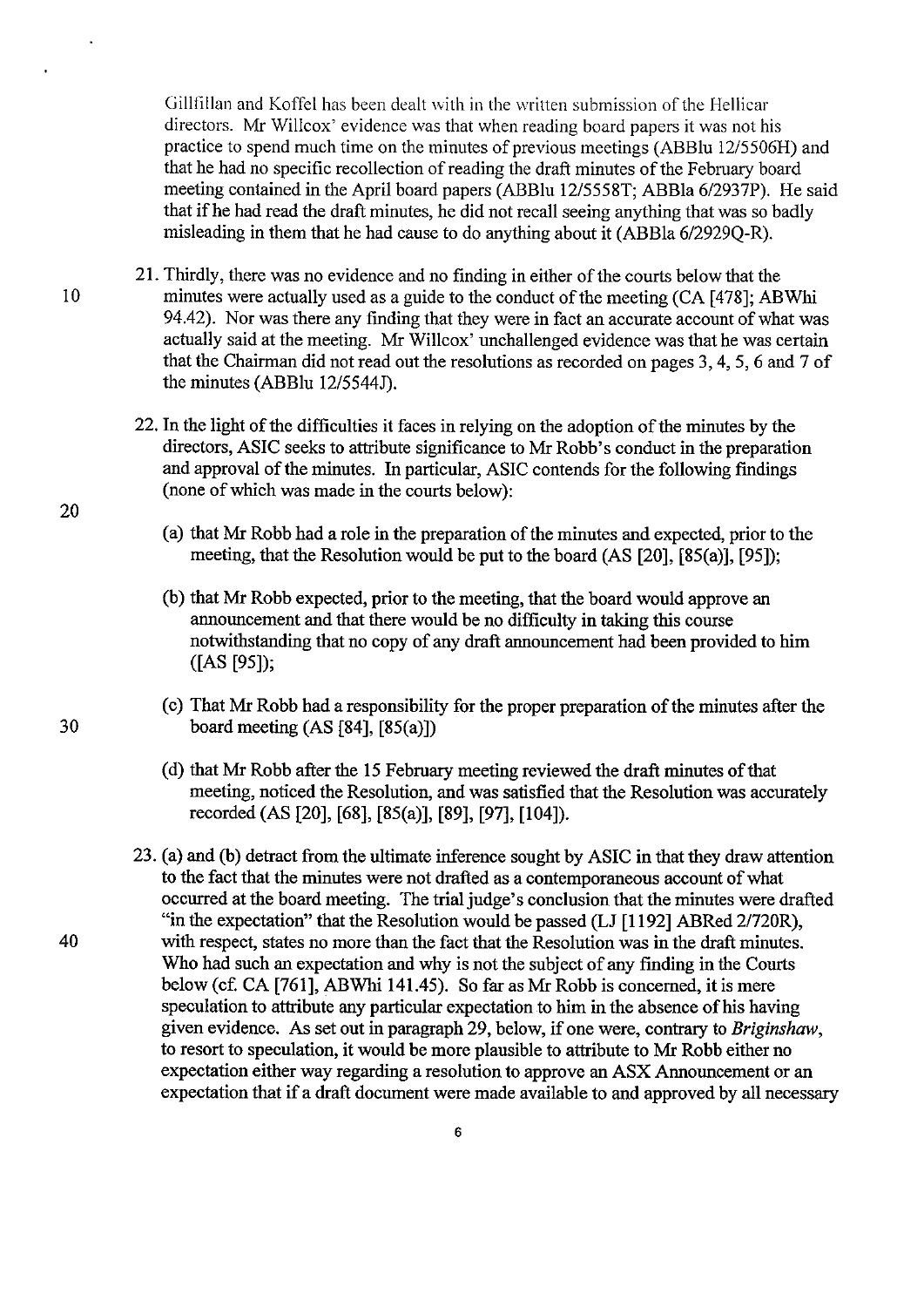advisers and members of management prior to the meeting then, and only then, would it be put to the board for approval,

- 24. The proposition that Mr Robb had responsibility for the proper preparation of the board minutes after the board meeting  $(6c)$ , above) is bare assertion. One might reasonably expect fhat Allens would have had an important role prior to the meeting in crafting the necessary resolutions to establish the Foundation, But there is no evidence to suggest fhat Mr Robb or anyone at Aliens had any responsibility for ensuring that fhat the minutes accurately reflected what occurred at fhe board meeting,
- 25. ASIC's contention fhat Mr Robb at some time after fhe meeting read fhe draft minutes, noticed the Draft ASX Announcement Resolution, and regarded it as accurate  $((d)$ , above) is also no more fhan speculation. The evidence now relied upon in support of fhat inference is a letter from Mr Robb to Mr Morley dated 29 March 2001 (ABBlu 7/2826-7). ASIC did not refer to this evidence before fhe trial judge. The letter lists various types of work done "by the corporate and tax departments" of Allens, including "settling various completion documents and board minutes as required by Alan Kneeshaw for JHIL" (ABBlu 7/2826N). The period of time over which fhe work was done is said to be "the period 5 February 2001 to 27 March 2001" (ABBlu 7/2826M). The letter does not 20 indicate which Aliens personnel spent time "settling" board minutes, whefher fhat occurred before or after fhe 15 February board meeting, how much time was spent on fhat activity or, indeed, what "settling" involved. There was evidence available (in addition to Mr Robb's testimony) fhat could have shed light on the reference to "settling" the minutes. Aliens kept timesheets fhat set out who performed fhe work fhe subject of its invoices, when, and for how long. Such timesheets were in evidence for other periods of time (ABBlu 6/2521-2541), but (alfhough ASIC claimed to have examined 348 billion documents in the course of its investigation leading up to these proceedings<sup>12</sup>) no such timesheet was tendered for fhe period after the 15 February board meeting. In the absence of such evidence, and in the absence of Mr Robb, the inferences for which ASIC contends 30 regarding his conduct and the conduct of Aliens after the board meeting are matters of speculation and could not be drawn conformably with *Briginshaw* and *Blatch* v *Archer.* 
	- 26. In all of the above circumstances, the Court of Appeal's findings at [496], [497] (ABWhi 98.40-.43), and [791] (ABWhi 146.45) in relation to the weight to be accorded to the minutes were amply supported.
- 27. The minutes (whatever weight is to be attached to them as evidence of the Resolution) require assessment in the overall context of the "united force" of the evidence (and, as indicated above, the application of *Briginshaw* and *Blatch* v *Archer).* That is the approach 40 the Court of Appeal adopted. ASIC in its submissions at [68] contends that this approach is incorrect because minutes were an "exact proof' and that ASIC by tendering the minutes "clearly discharged" its onus. This contention assumes in ASIC's favour one of the very matters at the heart of the dispute between the parties and in relation to which ASIC has no fmdings in its favour in the Courts below. It ignores that the minutes were

<sup>&</sup>lt;sup>12</sup> See ASIC's press release on the commencement of these proceedings: DOC.08DEF.001.0309 at .0310, second last paragraph.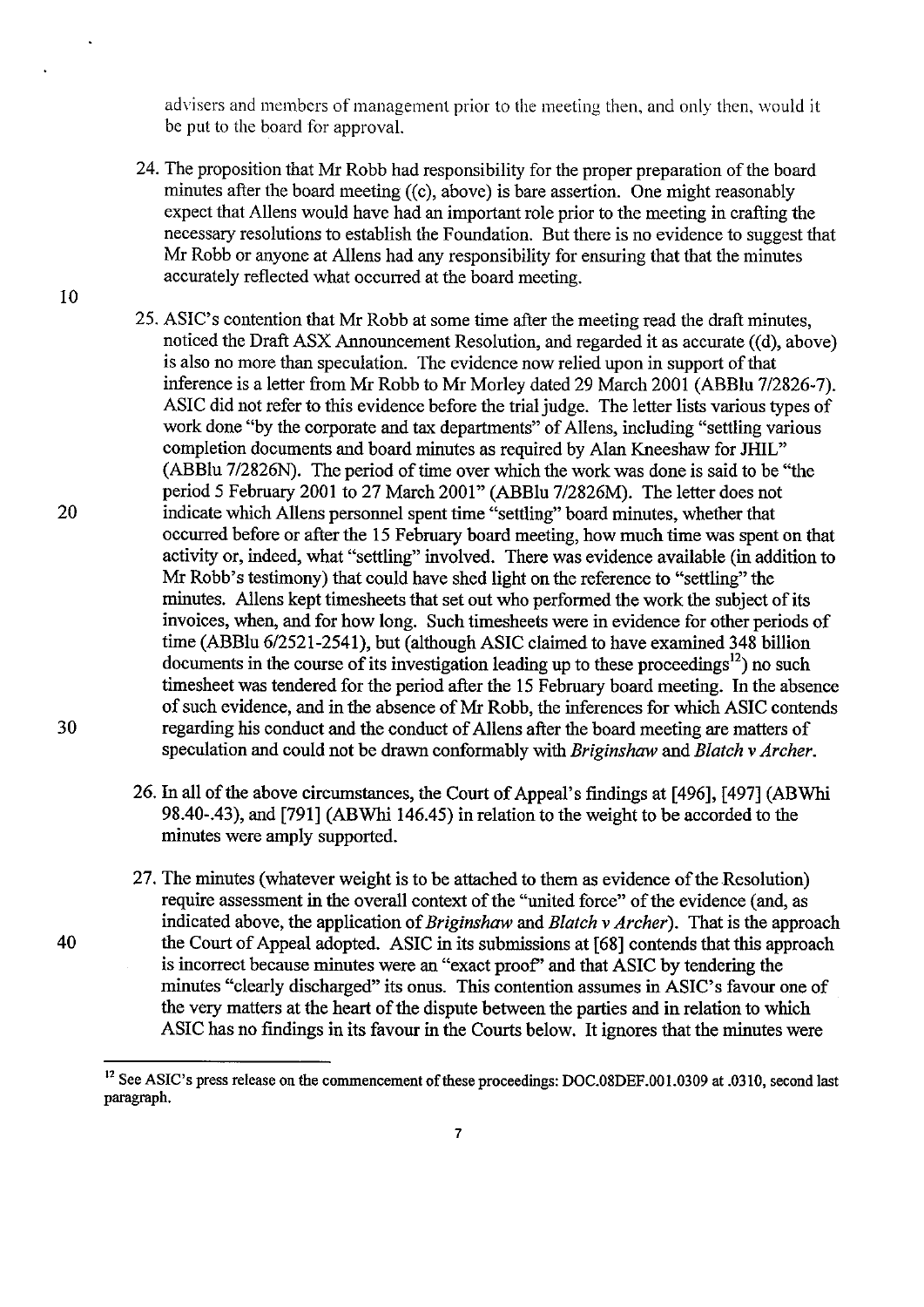not drafted as a contemporaneous account of the meeting, were not used as a guide to the conduct of that meeting and contained numerous significant errors, It also ignores that, even when drafted contemporaneously or used as a guide to the conduct of a meeting, minutes are not the best evidence of what occurred at that meeting: the best evidence is testimony of persons present at that meeting *(Cordina Chicken Farms Pty Ltd* v *Poultry Meat Industry Committee* [2004] NSWSC 197 at [28]),

### *Evidence detracting from an inference that the Resolution was passed*

- 10 28, An assessment of the united force of the evidence thus required an assessment of the minutes in the context of other evidence and applying *Briginshaw* and *Blatch* v *Archer,*  As the Court of Appeal identified, a number of aspects of the evidence detracted from the proposition that the Resolution had been passed, In particular:
	- (1) The slides and the board papers as a whole were contrary to an announcement being made that it was certain that the Foundation had sufficient funds to meet potential asbestos claims or that it was fully funded (CA [235]; ABWhi 5321),
	- (2) The absence of prior vetting of the draft ASX Announcement by advisers tended against the Resolution having been passed, Even in circumstances of haste, it was not to be expected that such an important matter as the ASX Announcement would be thrust upon senior management or upon advisers, particularly Mr Robb, at the meeting (CA [315], [432] ABWhi 67.33 -.37; 88.7-.14).
	- (3) That there were changes made to the release after the meeting detracts from the inference that the Resolution was passed (CA [320] ABWhi 68.22-.24)) and suggested that whatever occurred at the meeting was no more than a consideration of the draft release as a work in progress (CA [316] ABWhi 67.42-.45) and that the making of such changes was thought to have been open despite whatever occurred at the meeting (CA [336]; ABWhi 69.45-51),
	- (4) That Aliens suggested changes after the meeting brings considerable pause to the conclusion that the Resolution was passed (CA [358], ABWhi 73.41-.43),
- 29. The written submissions of the other respondents deal with the above matters in more detail. For present purposes it is convenient to deal only with Mr Robb's involvement in matters  $(2) - (4)$ . As to  $(2)$  (the absence of prior vetting of the draft ASX Announcement) ASIC contends for a finding that Mr Robb expected that the board would approve an announcement at the board meeting and that there would be no difficulty in this course 40 notwithstanding the absence of prior vetting (AS [95]). This contention is speculative in the absence of Mr Robb. Amongst other matters, it assumes, in the absence of evidence, that he would be comfortable about a departure from established practice on the basis that the "prior vetting" necessary could be done at the board meeting. That is but an assumption and an unwarranted one for at least two reasons. First, some of the persons

20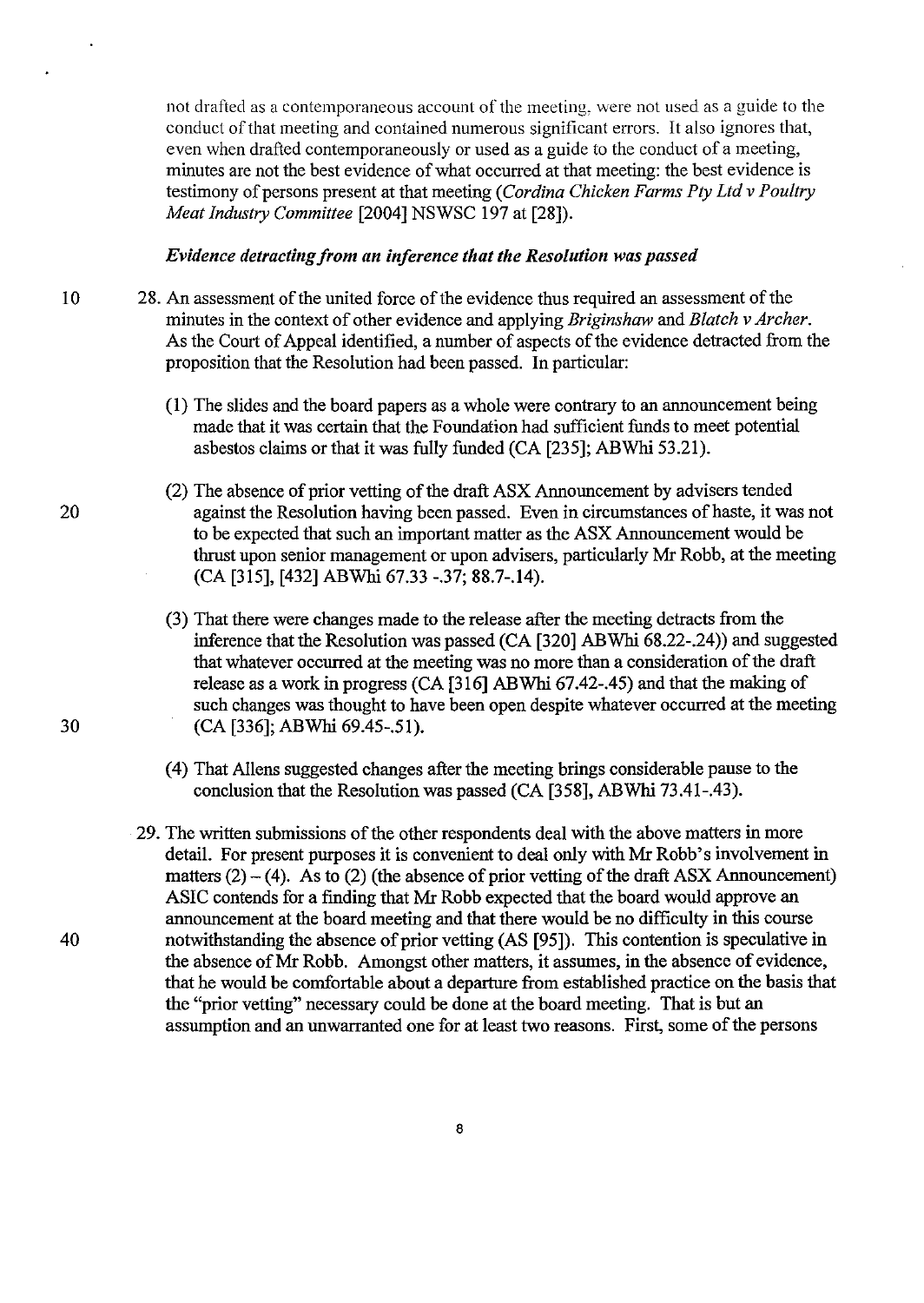whose approval was necessary, representatives of Trowbridge and Access Economics<sup>13</sup>, were not present at that meeting. Secondly, Mr Robb, having not been provided with a copy of any draft ASX Announcement, was not in position to know whether such a document would be controversial or require significant time at the board meeting to correct. Even if one were to resort to a "choice among rival conjectures"<sup>14</sup>, it is more likely that either (a) Mr Robb did not tum his mind at all to the question of whether the board would be asked to approve an armouncement because the focus of his attention prior to the board meeting was on what legal decisions were necessary to give effect to the establishment of the Foundation, should the directors decide to take that course (CA 10 [761] ABWhi 141.47); or (b) Mr Robb expected that, if management and advisers and persons named in any draft release had the time and opportunity prior to the meeting to approve a draft announcement and did so, then and only then would the board be asked to give its approval to that document. Neither (a) nor (b) assists ASIC.

30. As to the changes made after the meeting ((3) and (4), above), Mr Morley's evidence was that he saw Mr Robb write "anticipated" on a copy of the draft armouncement in the early hours of 16 February (ABBlu 12/5567E-J; ABBla 919T - 920U). The trial judge noted that since the word "anticipated" found its way into a draft circulated at 7:42pm, Mr Morley must have been mistaken as to the timing of this event (LJ [218], ABRed 2/466N-20 Q). His Honour found, however, that Mr Robb had an opportunity later that day to give his views about the document (LJ [329], ABRed 2/4980-Q; and see CA [792] ABWhi 147.7). The Court of Appeal found that it was likely that the changes to the 7:24am release, or some of them, came about at the suggestion of Mr Robb (CA [352], [792]; ABWhi 72.26,147.6).

31. The fact that Mr Robb suggested changes to the Draft ASX Announcement after the meeting required ASIC, in contending that the Resolution was passed, to explain two related matters (to the "satisfaction" of the Court, on the balance of probabilities, applying *Briginshaw* and *Blatch* v *Archer).* The first explanation required was of the fact that the 30 Resolution (a resolution to execute and send to the ASX a particular document) was passed in Mr Robb's presence in circumstances where he was dissatisfied with that document. In the absence ofMr Robb (and having regard to *Briginshaw* and *Blatch* v *Archer)* there could be no satisfactory explanation for that fact. The absence of such an explanation was a serious obstacle to the courts below arriving at a state of "satisfaction" or "actual persuasion"<sup>15</sup>, on the balance of probabilities, that the Resolution was passed.

32. The Court of Appeal accepted as much (CA [358], ABWhi 73.41-.43). The trial judge addressed the issue at LJ [327] - [329] (ABRed 2/497P -498R). His Honour considered that "[p ]resumably" Mr Cameron and Mr Robb held back on voicing a view about the 40 document at the meeting because they needed time to absorb the fact, revealed to them shortly before the meeting, that Trowbridge had not been given recent claims data. Some of the difficulties with his Honour's reasoning are set out by the Court of Appeal at [354]

 $^{13}$  CA [311], [313], [432] ABWhi 67.7, 67.22, 88.6. See also the unchallenged evidence of Mr Willcox at ABBlu *12/5547H* and the evidence of Mr Baxter in cross-examination at ABBIa *1/321J* - X <sup>14</sup>*Jones* v *Dunkel* (1959) 101 CLR 298 at 304, per Dixon *CI.* 

IS *Briginshaw* v *Briginshaw* (1938) 60 CLR 336 at 361.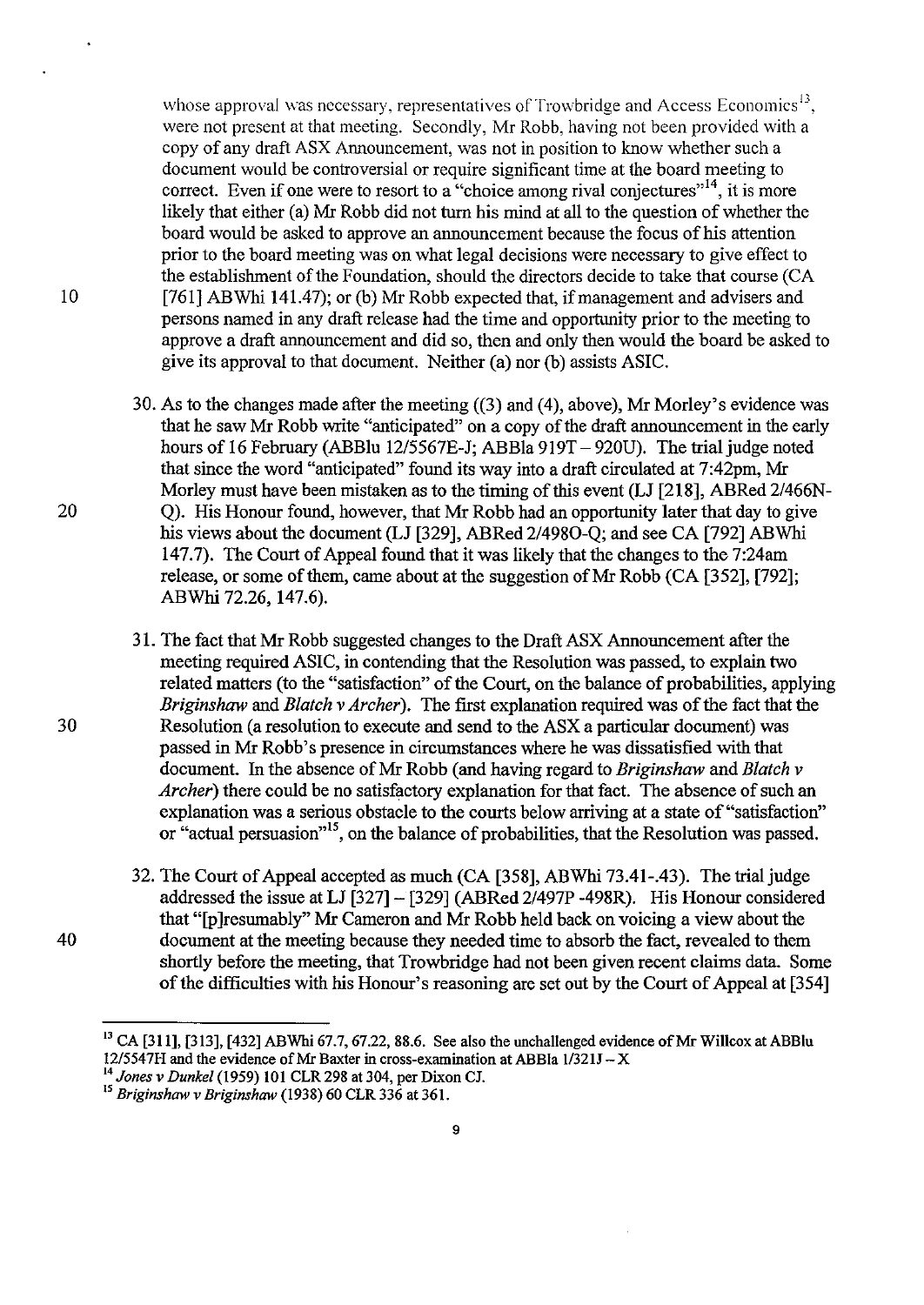- [357] (ABWhi 73.9-.39). The point for present purposes is that his Honour's reasoning is unsound because, in the absence of Mr Robb from the witness box, it lacked a proper evidentiary foundation.

- 33. ASIC (AS [108]) does not seek to uphold the trial judge's explanation but rather proffers the following explanation (AS [104], [107], [108]). Mr Robb accepted Mr MacDonald's assurance that the proposal to be put to the directors was for a "fully funded" Foundation (AS [107]). Accordingly, ASIC contends, Mr Robb was not of the view that the message in the Draft ASX Announcement required watering down (AS 104], [107]) and did not 10 give any advice to that effect (AS [108]): such changes as were made at his suggestion were as misleading as the original document. This explanation is no more than speculation in the absence of Mr Robb and inconsistent with the Court of Appeal's finding that Mr Robb contemplated reduction in the level of assurance of adequate funding (CA [351] ABWhi 72.21). In a more fundamental sense, however, ASIC's explanation misses the point. Whatever the quality or effectiveness of the changes Mr Robb suggested, he evidently thought they were changes worth making - and, as the Court of Appeal found, JHIL executives acted on his suggestion (CA [352], [792]; ABWhi 72.26,147.6). In those circumstances, it was necessary for ASIC in contending for a finding that the Resolution was passed, to explain why Mr Robb did not voice his 20 suggestions at the meeting. The evidence, in the absence of Mr Robb, was not sufficient to provide that explanation.
- 34. The second matter of which ASIC's contention that the Resolution had been passed required an explanation was related to the first. It was the fact that, after the board meeting, Mr Robb participated in the making of changes to the Draft ASX Announcement (CA [352], [792]; ABWhi 72.26,147.6). Most of the changes that were made to that document were found by the Court of Appeal to be significant, were accepted as such by Mr Baxter and described in similar terms in the unchallenged evidence of Mr Willcox<sup>16</sup>. The Resolution required the execution and release of a particular document. Shortly after 30 the meeting the persons that had been present at it (Mr Robb, Mr Macdonald, Mr Baxter and Mr Shafron) treated the document not as the Resolution would require but rather as a work in progress. That was a matter which ASIC needed to explain to make plausible its contention that the Resolution was passed: it made that contention, absent such an explanation, a matter of "inherent unlikelihood"<sup>17</sup>.
- 35. ASIC sought and now seeks to give such an explanation by suggesting that there was a practice in place for the making of such changes without reference to the board (AS [94]). There is no fmding in either of the courts below to this effect. Nor was there any finding that the practice alleged by ASIC to have been in existence was in fact followed in this 40 particular case. The evidence upon which ASIC relied to establish the existence of the practice and that it was followed (Mr Baxter's evidence in cross-examination<sup>18</sup>) was

<sup>&</sup>lt;sup>16</sup> The changes are set out by the Court of Appeal at  $[321] - [332]$  ABWhi 68.26 - 69.24). Mr Baxter's evidence arpears at ABBla 1I403B - 408T, Mr Willcox' evidence appears at ABBIu *l2/5547M* - 5549T. <sup>1</sup>*Briginshaw v Briginshaw* (1938) 60 CLR 336 at 362.

<sup>&</sup>lt;sup>18</sup> ABBla 1/411N-412O). The evidence was referred to by the Court of Appeal (CA [333] - [334]; ABWhi 69.25-.3 8), but not the trial judge.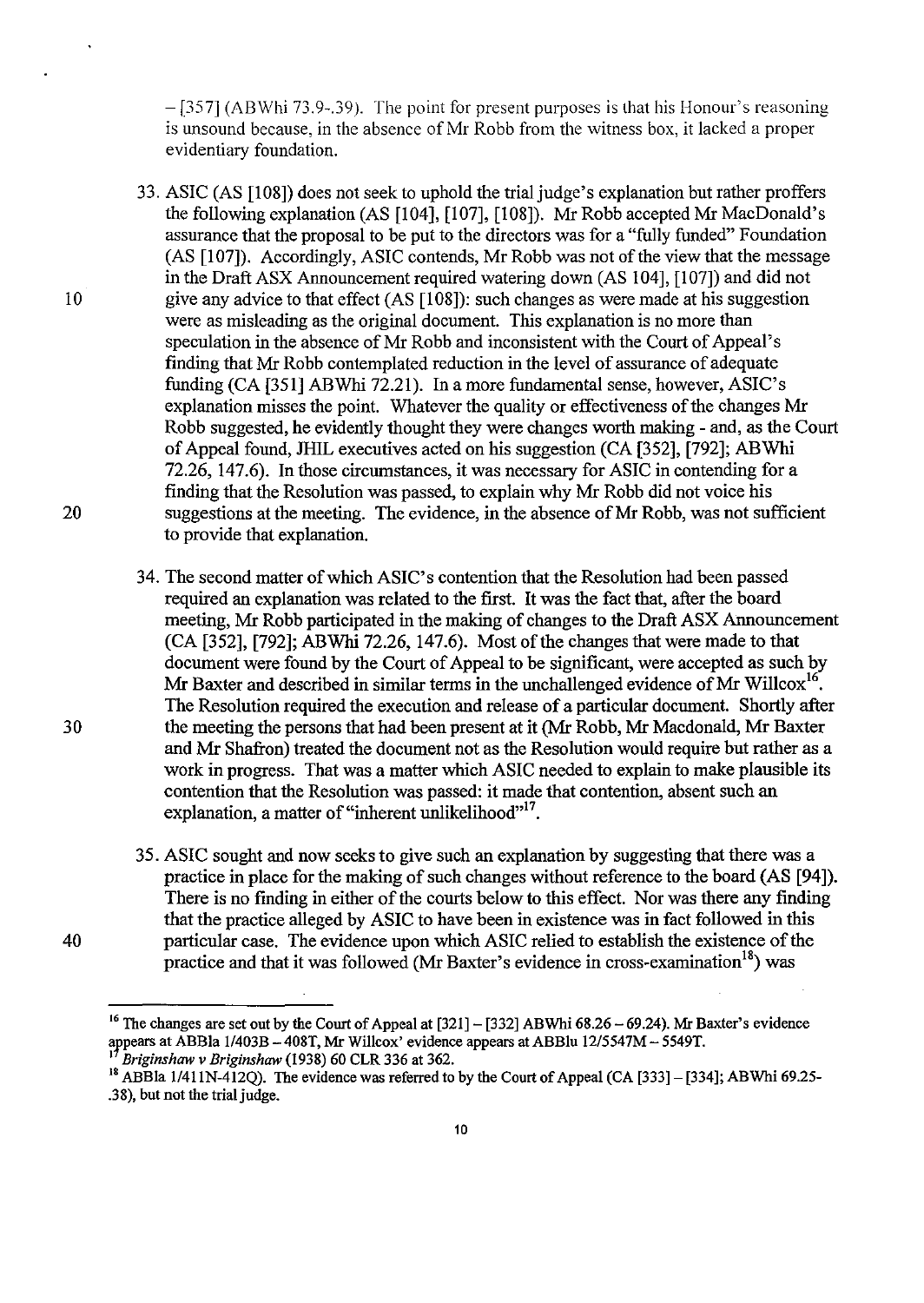insufficient for that purpose for the following reasons. First, ASIC does not refer to the unchallenged evidence of Mr Willcox that, on the basis of his understanding and observation of the practice during his time as a director of JHIL, if a board had approved a document, changes other than minor corrections to spelling, grammar or punctuation that did not affect the sense of that document would not be made to it (ABBlu 12/5547M-R). Mr Willcox identified 12 changes to the Draft ASX Announcement which he would not have expected to have been made in light of that practice (ABBlu 12/5547R-5549T). Secondly, Mr Baxter was describing a practice under which Allens signed off on the press release before the board meeting (ABBla 1/411P-Q): there is no doubt that did not occur<br>in the present case. Thirdly, Mr Baxter was describing a practice under which any<br>change to a present case when the present meeting ap changes to a press release after a board meeting were approved by Allens (ABBla 1/411P-Q). ASIC never sought and does not now seek a fmding that Allens did in fact approve all of the changes to the Draft ASX Announcement<sup>19</sup>. ASIC thus relies on speculation and uncertain inference to explain away "inherent unlikelihood". That is not sufficient in a *Briginshaw* context.

36. ASIC seeks to stigmatize as "speculation" the Court of Appeal's reasoning on this issue (AS [96], [97], [100] - [103], [108], [109]). But the correct analysis is that the subsequent changes to the release have the result that acceptance of ASIC's case required 20 and requires speculation. It is a fact accepted by all parties, and not speculation, that the Draft ASX Announcement was changed in numerous ways after the meeting. The Court of Appeal found, consistently with Mr Baxter's evidence in cross-examination and Mr Willcox' unchallenged evidence in chief<sup>20</sup>, that those changes were significant<sup>21</sup>. To reason, as the Court of Appeal did, from the fact of those changes, and their significance, to the proposition that-it-was less likely that the board passed a resolution which in terms did not contemplate any such changes was not speculation. It is a common sense inference by application of the statutory standard of "satisfaction ... on the balance of probabilities". ASIC, however, asked both of the courts below to engage in speculation by suggesting that the subsequent changes could be explained as consistent with the 30 Resolution, either on the basis that a particular practice was followed or by attributing to Mr Robb and Mr Cameron a particular state of mind. Particularly in a context where *Briginshaw* was applicable, the evidentiary foundation for taking that course was lacking.

### *Conclusion*

37. These submissions address the inferences sought by ASIC in relation to Mr Robb. For the reasons given in these submissions, the Court of Appeal and the trial judge (to the extent the inferences were sought before his Honour) were correct not to draw those inferences. The inferences were a necessary part of ASIC's case for two reasons. First, the inferences 40 regarding Mr Robb's conduct before and after the meeting in relation to the draft minutes were necessary to support ASIC's contention that its case was proved by the minutes. Secondly, inferences regarding Mr Robb's conduct in suggesting changes to the Draft ASX Announcement were necessary for ASIC to explain away a fact that the respondents

<sup>19</sup> Cf. CA [352] ABWhi 72.26.

<sup>20</sup> As to Mr Baxter, see ABBIa *1/403B* - 408T. As to Mr Willcox, see ABBlu *12/5547M* - 5549T.

<sup>&</sup>lt;sup>21</sup> CA [321] - [332] ABWhi 68.25 - 69.24).